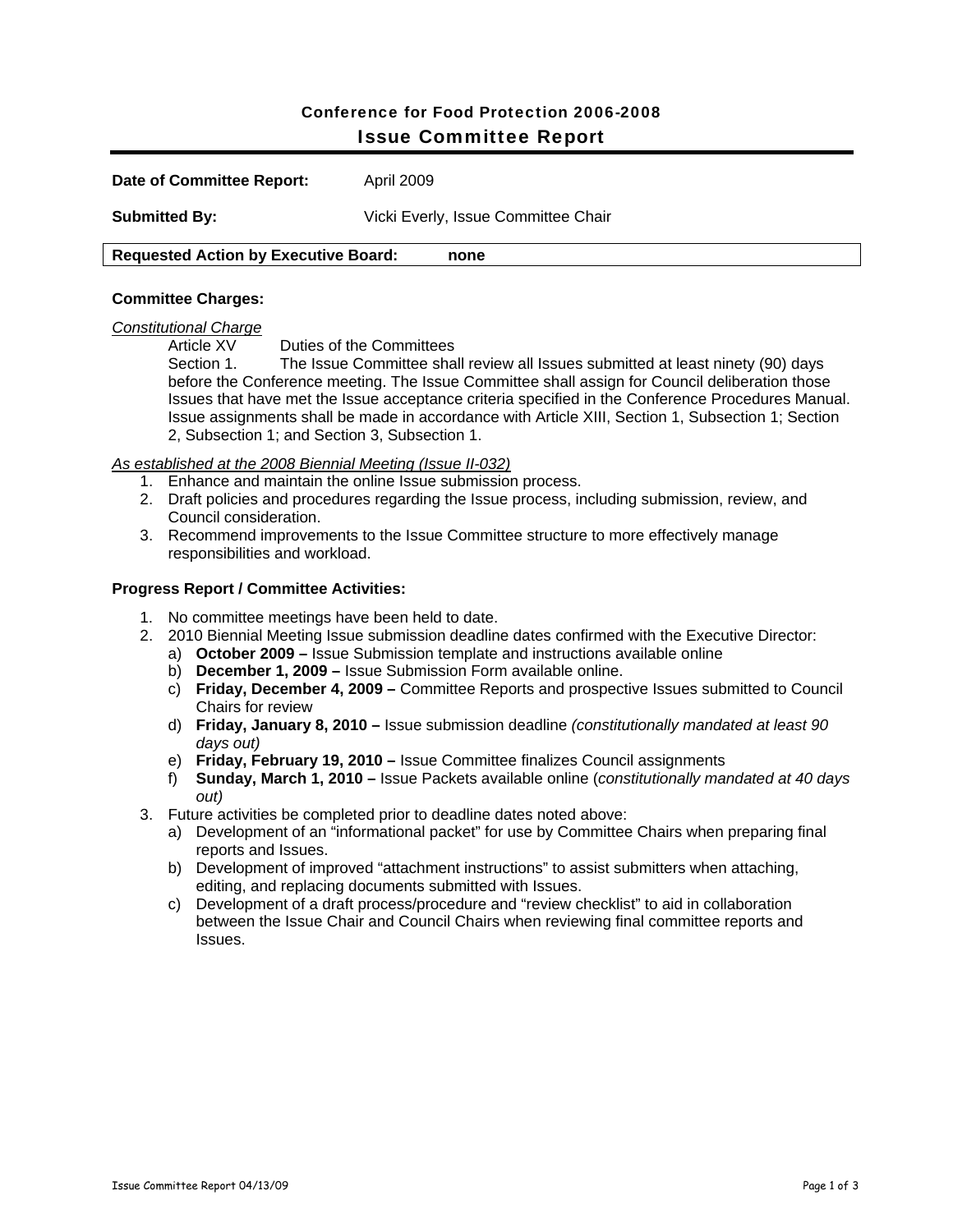## **Committee Members:**

| <b>Local Regulatory</b>                                                                                                                                                                            |                                                                                                                                                                       |  |  |
|----------------------------------------------------------------------------------------------------------------------------------------------------------------------------------------------------|-----------------------------------------------------------------------------------------------------------------------------------------------------------------------|--|--|
| Vicki Everly, Issue Committee Chair<br>Santa Clara County Dept. of Environmental Health<br>1555 Berger Drive, Suite 300<br>San Jose CA 95112-2716<br>(408) 918-3490<br>vicki.everly@deh.sccgov.org | Karen Reid, Council I Vice-Chair<br>West Hartford-Bloomfield Health District<br>693-C Bloomfield Avenue<br>Bloomfield CT 06002<br>860/561-7902<br>Ker542@cox.net      |  |  |
| Roger Coffman<br>Lake County Health Department<br>118 South Main Street<br>Wauconda IL 60084-1859<br>(947) 9845002<br>rcoffman@co.lake.il.us                                                       |                                                                                                                                                                       |  |  |
|                                                                                                                                                                                                    | <b>State Regulatory</b>                                                                                                                                               |  |  |
| Aggie Hale, Council II Chair<br>Florida Dept. of Agriculture and Consumer Svcs.<br>3125 Conner Blvd., Suite H<br>Tallahassee FL 32399-1650<br>(850) 245-5520<br>halea@doacs.state.fl.us            | Lee Cornman<br>Florida Dept. of Agriculture and Consumer Svcs.<br>3125 Conner Blvd., C-18<br>Tallahassee FL 32399-1650<br>(850) 488-8434<br>cornmal@doacs.state.fl.us |  |  |
| Dean Finkenbinder<br><b>Wyoming Department of Agriculture</b><br>2219 Carey Avenue<br>Cheyenne WY 82002<br>(307) 777-6587<br>dfinke@state.wy.us                                                    |                                                                                                                                                                       |  |  |
|                                                                                                                                                                                                    | <b>Federal Regulatory</b>                                                                                                                                             |  |  |
| Glenda R. Lewis<br>USFDA/CFSAN<br>5100 Paint Branch Parkway, HFS 626, Room 2C-006<br>College Park MD 20740<br>(301) 436-2150<br>glewis@fda.hhs.gov                                                 |                                                                                                                                                                       |  |  |
| Academia                                                                                                                                                                                           |                                                                                                                                                                       |  |  |
| Richard H. Linton, PhD, Council III Vice-Chair<br><b>Purdue University</b><br>745 Agricultural Mall Drive<br>West Lafayette IN 47907-2009<br>765/494-6481<br>linton@Purdue.edu                     |                                                                                                                                                                       |  |  |
|                                                                                                                                                                                                    | <b>Industry - Food Service</b>                                                                                                                                        |  |  |
| David Armatis<br>Guckenheimer<br>#3 Lagoon Drive, Suite 325<br>Redwood Shores CA 94065<br>(650) 274-8573<br>darmatis@guckenheimer.com                                                              | Angela Bent<br>Warehouse Realty LLC (Jetro/Restaurant Depot)<br>133-11 20 <sup>th</sup> Avenue<br>College Point NY 11356<br>(718) 939-6400<br>abenton@jetrord.com     |  |  |
| Gene Casazza<br>Warehouse Realty LLC (Jetro/Restaurant Depot)<br>133-11 20 <sup>th</sup> Avenue<br>College Point NY 11356<br>(718) 412-4552<br>gcasavva@jetrord.com                                | David Konop<br><b>Target Corporation</b><br>1000 Nicolette Mall TPS 1391<br>Minneapolis MN 55403<br>(612) 696-1049<br>david.konop@target.com                          |  |  |
| Eric D. Martin<br>Margaritaville<br>6800 Lakewood Plaza Drive<br>Orlando FL 32819<br>(407) 224-3216<br>emartin@margaritaville.com                                                                  | Alan Odom<br>Compass Group<br>310 West Church St.<br>Benton IL 62812<br>(618) 439-9753<br>alan.odom@exch.compass-usa.com                                              |  |  |
| <b>Robert Reinhard</b><br>Sara Lee Corporation<br>3500 Lacey Road<br>Downers Grove IL 60515<br>(630) 598-8058<br>bob.reinhard@saralee.com                                                          | <b>Mary Sandford</b><br><b>Burger King Brands</b><br>5505 Blue Lagoon Drive<br>Miami FL 33126<br>(305) 378-7917<br>msandford@whopper.com                              |  |  |